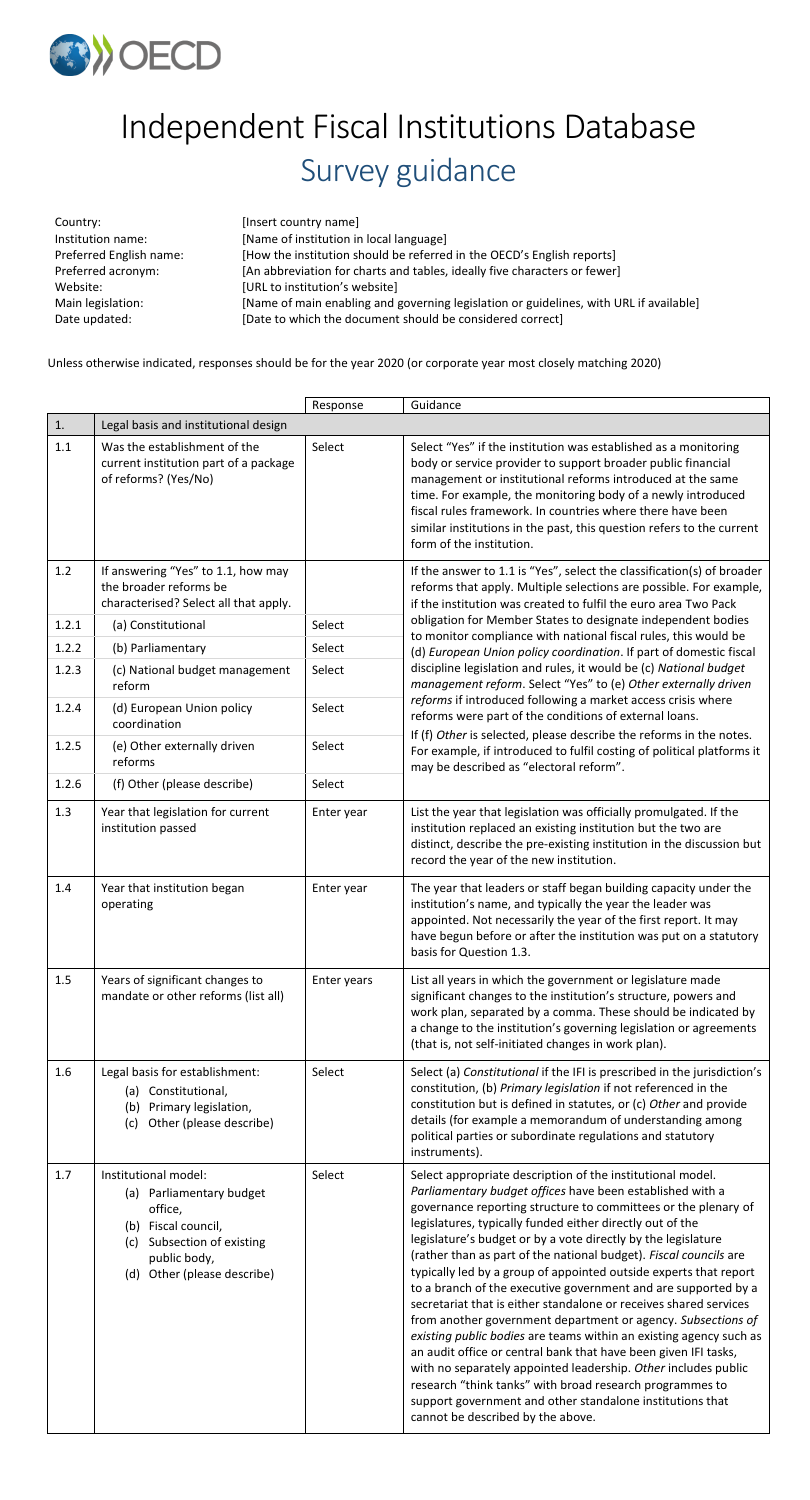| 1.8            | Leadership model:<br>(a) Individual,<br>(b) Collegial                                                                                                                                                                                                                                                 | Select           | Select (a) Individual if there is only one head of the organisation<br>under legislation or other agreement. Select (b) collegial if the<br>institution is governed by a council. If the IFI responsibilities are<br>given to a team within a larger public body, the leadership<br>structure of the larger organisation may be used for this question<br>if the team is not independently governed and does not have<br>separately appointed leaders.                                                                                                                                                                                                                                                                                                                                                                                                                                                                                                                                                                                             |
|----------------|-------------------------------------------------------------------------------------------------------------------------------------------------------------------------------------------------------------------------------------------------------------------------------------------------------|------------------|----------------------------------------------------------------------------------------------------------------------------------------------------------------------------------------------------------------------------------------------------------------------------------------------------------------------------------------------------------------------------------------------------------------------------------------------------------------------------------------------------------------------------------------------------------------------------------------------------------------------------------------------------------------------------------------------------------------------------------------------------------------------------------------------------------------------------------------------------------------------------------------------------------------------------------------------------------------------------------------------------------------------------------------------------|
| 2.             | Leadership and staff appointments                                                                                                                                                                                                                                                                     |                  |                                                                                                                                                                                                                                                                                                                                                                                                                                                                                                                                                                                                                                                                                                                                                                                                                                                                                                                                                                                                                                                    |
| 2.1            | Leaders are appointed based on<br>merit and technical competence:<br>(a) Yes, required by legislation,<br>(b) Yes, in practice,<br>No, appointed for political<br>(c)<br>considerations                                                                                                               | Select           | Select (a) Yes, required by legislation if there are formal terms<br>that appointees must have a relevant economic, fiscal,<br>accounting, or other related professional background. Select (b)<br>Yes, in practice if appointees have come from an appropriate<br>background despite not having formal legislated requirements.<br>Select (c) No, appointed for political considerations if appointees<br>are selected for reasons unrelated to their professional<br>experience. If leadership is chosen from an open competition,<br>select Yes according to whether the competition is formally<br>prescribed in legislation or only in practice. If the institution is<br>part of a larger independent institution such as the supreme<br>audit authority, with no separately appointed leaders, the<br>leadership of the larger independent institution should be<br>assessed for this section, but with supplementary information in<br>the discussion notes for the hiring of the manager of the team<br>responsible for the IFI function. |
| 2.2            | From where did current leadership<br>(including all council members)<br>leave to join the IFI (if full time) or<br>where is leadership currently<br>employed (if part time)?                                                                                                                          |                  | This question provides information on the role and employer<br>that leaders left to join the IFI (if full time) or the current outside<br>role and employer of leaders (if part time). It indicates where the<br>institution recruits leadership from generally under current<br>practice, for example, are most council members from academia,                                                                                                                                                                                                                                                                                                                                                                                                                                                                                                                                                                                                                                                                                                    |
| 2.2.1          | (a) Ministry of Finance                                                                                                                                                                                                                                                                               | Select           | the central bank or government?<br>If other, please describe.                                                                                                                                                                                                                                                                                                                                                                                                                                                                                                                                                                                                                                                                                                                                                                                                                                                                                                                                                                                      |
| 2.2.2          | (b) Audit                                                                                                                                                                                                                                                                                             | Select           | NB: For this question, if the institution is a team within a larger                                                                                                                                                                                                                                                                                                                                                                                                                                                                                                                                                                                                                                                                                                                                                                                                                                                                                                                                                                                |
| 2.2.3          | (c) Another department                                                                                                                                                                                                                                                                                | Select           | organisation like the audit office or central bank and does not                                                                                                                                                                                                                                                                                                                                                                                                                                                                                                                                                                                                                                                                                                                                                                                                                                                                                                                                                                                    |
| 2.2.4          | (d) Central bank                                                                                                                                                                                                                                                                                      | Select           | have an appointed head, the immediate director of the team<br>may be used if operating at arm's length and the most relevant                                                                                                                                                                                                                                                                                                                                                                                                                                                                                                                                                                                                                                                                                                                                                                                                                                                                                                                       |
| 2.2.5          | (e) Academia                                                                                                                                                                                                                                                                                          | Select           | to ultimate management decisions; otherwise refer to the                                                                                                                                                                                                                                                                                                                                                                                                                                                                                                                                                                                                                                                                                                                                                                                                                                                                                                                                                                                           |
| 2.2.6<br>2.2.7 | (f) Think tank<br>(f) Private sector                                                                                                                                                                                                                                                                  | Select<br>Select | appointed head of the larger organisation.                                                                                                                                                                                                                                                                                                                                                                                                                                                                                                                                                                                                                                                                                                                                                                                                                                                                                                                                                                                                         |
| 2.2.8          | (g) International organisation                                                                                                                                                                                                                                                                        | Select           |                                                                                                                                                                                                                                                                                                                                                                                                                                                                                                                                                                                                                                                                                                                                                                                                                                                                                                                                                                                                                                                    |
| 2.2.9          | (h) Internal promotion                                                                                                                                                                                                                                                                                | Select           |                                                                                                                                                                                                                                                                                                                                                                                                                                                                                                                                                                                                                                                                                                                                                                                                                                                                                                                                                                                                                                                    |
| 2.2.10         | (i) IFIs                                                                                                                                                                                                                                                                                              | Select           |                                                                                                                                                                                                                                                                                                                                                                                                                                                                                                                                                                                                                                                                                                                                                                                                                                                                                                                                                                                                                                                    |
| 2.2.11         | (j) Parliament                                                                                                                                                                                                                                                                                        | Select           |                                                                                                                                                                                                                                                                                                                                                                                                                                                                                                                                                                                                                                                                                                                                                                                                                                                                                                                                                                                                                                                    |
| 2.2.12         | (k) Other (please describe)                                                                                                                                                                                                                                                                           | Select           |                                                                                                                                                                                                                                                                                                                                                                                                                                                                                                                                                                                                                                                                                                                                                                                                                                                                                                                                                                                                                                                    |
| 2.3            | Is there a procedure for creating a<br>nomination list or short list of<br>potential leaders (Yes/No)                                                                                                                                                                                                 | Select           | Select "Yes" if a nomination list or a list of candidates for the<br>head of institution or council positions is put forward from which<br>an appointment(s) must be made. Used in conjunction with<br>question 2.4.<br>If several stakeholders (for example from parliament, the central<br>bank, and the government) each select a candidate and all<br>candidates are subsequently appointed or approved (by the<br>authority described in Question 2.5 and/or Question 2.6), select<br>"Yes" for Question 2.3 and select (d) Decision by a range of<br>stakeholders for Question 2.4. It is implied that each stakeholder<br>has an internal nomination process for choosing their candidate.                                                                                                                                                                                                                                                                                                                                                  |
| 2.4            | How is the nomination list or short<br>list of potential leaders decided?<br>(a) Executive nomination,<br>(b) Legislative nomination,<br>Incumbent nomination,<br>(c)<br>Nominated by a range of<br>(d)<br>stakeholders,<br>Open competition,<br>(e)<br>Other (please describe),<br>(f)<br>(g)<br>N/A | Select           | If the answer to Question 2.3 is "Yes", who determines the list of<br>candidates from which the appointment must be made?<br>If the initial candidate list is prepared by an independent<br>recruiting firm that engages candidates to assess their<br>qualifications, select (e) Open competition<br>If other, please describe.                                                                                                                                                                                                                                                                                                                                                                                                                                                                                                                                                                                                                                                                                                                   |
| 2.5            | Who appoints the leader(s)?<br>(a) Executive only,<br>(b) Legislature only,<br>Other institution,<br>(c)<br>(d) Range of stakeholders,<br>Other (please describe),<br>(e)<br>N/A<br>(f)                                                                                                               | Select           | Who ultimately has constitutional, statutory, or memorandum<br>responsibility for choosing the leader(s)?<br>If the answer to Question 2.3 and Question 2.6 is "Yes" this<br>would be who officially picks from the nomination list and<br>presents the name for final collective voted approval.                                                                                                                                                                                                                                                                                                                                                                                                                                                                                                                                                                                                                                                                                                                                                  |
| 2.6            | Is there secondary approval of the<br>appointment?<br>(a) Yes,<br>(b) No,<br>Other (please describe),<br>(c)<br>$(d)$ N/A                                                                                                                                                                             | Select           | Is there secondary approval of the appointment? This would<br>typically be via a collective decision and vote by the legislature in<br>plenary or a budget committee.                                                                                                                                                                                                                                                                                                                                                                                                                                                                                                                                                                                                                                                                                                                                                                                                                                                                              |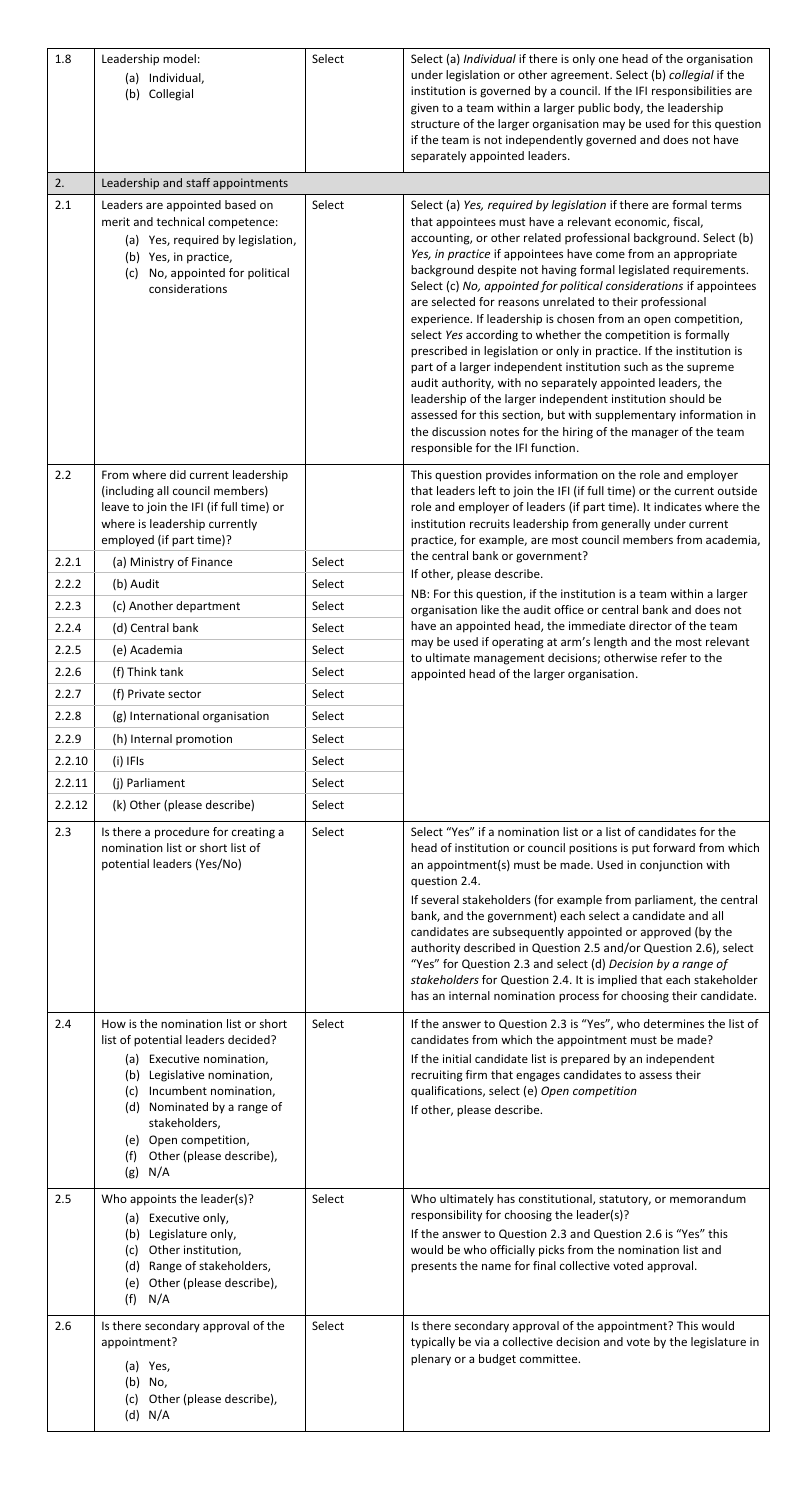| 2.7  | If collegial leadership, how is the<br>chair decided?<br>(a) Executive decision,<br>(b) Legislative decision,<br>Incumbent decision,<br>(c)<br>(d) Decision by a range of<br>stakeholders,<br>(e) Open competition,<br>(f) Chosen by<br>council/commission<br>themselves,<br>Other (please describe),<br>(g)<br>$(h)$ N/A | Select           | If the answer to Question 1.8 is "Collegial" select who chooses<br>the council member that will serve as chair, providing reference<br>to legislation if possible. This does not refer to who ultimately<br>approves the pick, simply who puts the name forward as the<br>choice.                                                                                                                                                                                                                                                                                                                                                                                                                                                                                                                                       |
|------|---------------------------------------------------------------------------------------------------------------------------------------------------------------------------------------------------------------------------------------------------------------------------------------------------------------------------|------------------|-------------------------------------------------------------------------------------------------------------------------------------------------------------------------------------------------------------------------------------------------------------------------------------------------------------------------------------------------------------------------------------------------------------------------------------------------------------------------------------------------------------------------------------------------------------------------------------------------------------------------------------------------------------------------------------------------------------------------------------------------------------------------------------------------------------------------|
| 2.8  | Clearly defined term lengths for<br>leadership (Yes/No)                                                                                                                                                                                                                                                                   | Select           | Select "Yes" if leaders are prescribed a fixed term (in years) in<br>the institution's legislation or governing documents.                                                                                                                                                                                                                                                                                                                                                                                                                                                                                                                                                                                                                                                                                              |
| 2.9  | Leadership term length (years)                                                                                                                                                                                                                                                                                            | Enter # of years | If "Yes" to Question 2.8, enter the number of years of the term<br>as prescribed in legislation or other governing documents. If<br>initial term lengths were temporary or staggered (e.g. to ensure<br>all council members do not reach the end of their term<br>simultaneously), enter the term length that will be the typical<br>term length going forward. If there are different term lengths<br>depending on whether it is a leader's first term or a<br>reappointment, enter the length of the first term but describe<br>the length of the subsequent terms in the discussion box.                                                                                                                                                                                                                             |
| 2.10 | Lower house political cycle length<br>(years)                                                                                                                                                                                                                                                                             | Enter # of years | The statutory or constitutional limit on periods between the<br>jurisdiction's elections, in number of years.                                                                                                                                                                                                                                                                                                                                                                                                                                                                                                                                                                                                                                                                                                           |
| 2.11 | If leadership term length is the<br>same as the political cycle length,<br>are they staggered?<br>(a) Yes, staggered,<br>(b) No, aligned to political<br>cycle,<br>$(c)$ N/A                                                                                                                                              | Select           | If the answer to Question 2.9 and Question 2.10 are the same<br>(for example, 4 years and 4 years), are the terms offset such that<br>a government does not expect to have the same appointed head<br>of the IFI for its entire term (for example, if they are offset, the<br>government may serve under two years of the former<br>appointment before serving for two years under a new<br>appointment). Select (a) Yes, staggered if the equal lengths are<br>offset, Select (b) No, aligned to political cycle if they coincide<br>Select (c) N/A if the term length and political cycle are different<br>lengths.                                                                                                                                                                                                   |
| 2.12 | Is there a term limit?<br>(a) Yes, one-cannot be<br>renewed,<br>(b) Yes, two-can be renewed<br>once,<br>(c) Yes, three-can be<br>renewed twice,<br>(d) No, can be renewed<br>indefinitely,<br>(e) $N/A$                                                                                                                   | Select           | Select the answer that corresponds to the maximum number of<br>terms a leader can serve. Select (d) No, can be renewed<br>indefinitely if there is no limit on the number of terms a leader<br>can serve.<br>Select (e) N/A if no clear term lengths are specified (that is, if the<br>response to Question 2.8 is "No").                                                                                                                                                                                                                                                                                                                                                                                                                                                                                               |
| 2.13 | Clearly defined criteria for dismissal<br>of leadership (Yes/No)                                                                                                                                                                                                                                                          | Select           | Are the conditions under which the leadership (chair and council)<br>may be dismissed clearly laid out in legislation or other<br>governance documents? Conditions should go beyond the<br>mechanism (for example, a motion approved by the budget<br>committee) to listing specific instances of conviction of financial<br>fraud, running for political office, etc.                                                                                                                                                                                                                                                                                                                                                                                                                                                  |
| 2.14 | Leaders are full time, part time, or<br>both<br>(a) Full time<br>(b) Part time<br>Both<br>(c)                                                                                                                                                                                                                             | Select           | Select (a) Full time if the leader of the organisation is a full-time<br>position and commitment. Select (c) Both if there are both full<br>time and part time members of the council and describe. For<br>example, the chair may be full time while other council members<br>are part time.                                                                                                                                                                                                                                                                                                                                                                                                                                                                                                                            |
| 2.15 | Leaders are remunerated:<br>(a) Yes, leader/chair,<br>(b) Yes, leader/chair and all<br>council members,<br>(c) No                                                                                                                                                                                                         | Select           | This refers to whether council members are remunerated in<br>some way for their time (beyond travel reimbursement). Select<br>"No" if the position is a voluntary position.                                                                                                                                                                                                                                                                                                                                                                                                                                                                                                                                                                                                                                             |
| 2.16 | Leaders have control over staff<br>recruitment within budget limits<br>(a) Yes, complete control<br>(b) Yes, within other (non-<br>budget) constraints<br>No<br>(c)<br>$(d)$ N/A                                                                                                                                          | Select           | Within the limits of their budget availability, the institution<br>(council members or senior secretariat officials) has flexibility to<br>hire its own staff. Select (a) Yes, complete control if leaders may<br>hire within or outside of the existing public service without<br>constraints on grade structure. Select (b) Yes, within other (non-<br>budget) constraints if leaders are constrained by other<br>requirements such as hiring existing public servants, for example<br>from the staff of the parent organisation in which the IFI is<br>placed, or whether they have a set grade structure (only a<br>certain number of senior and junior analysts). Select (c) No if<br>staff are assigned to the leader or council without input. Select<br>(d) N/A if the IFI has no secretariat or support staff. |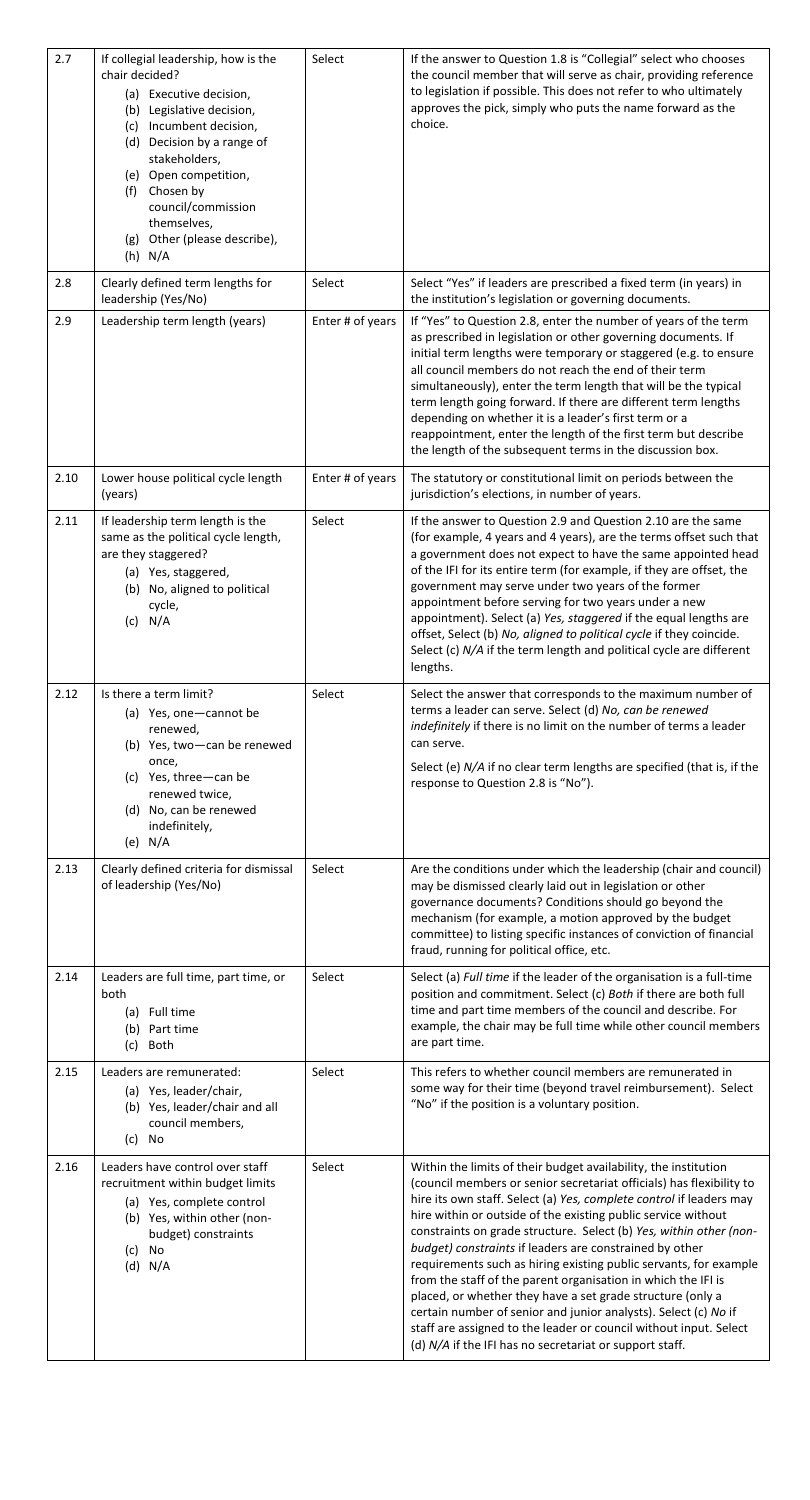| 2.17 | Leaders have control over staff<br>compensation within budget limits<br>(is not bound by framework of<br>public service or parent<br>organisation)<br>(a) Yes,<br>(b) No,<br>(c) Other (please describe)<br>$(d)$ N/A                                                               | Select | Select (a) Yes if the leadership (council members or senior<br>secretariat) is not constrained by a broader public service<br>compensation matrix in setting the ranks, salaries and benefits to<br>attract staff, within the limits of their budget availability. Select<br>(c) Other if the institution's compensation cannot be described<br>above, and provide details in the discussion box. Select (d) N/A if<br>the institution has no secretariat or support staff.                                                                                                                                                                                                                                                                                                                                                 |
|------|-------------------------------------------------------------------------------------------------------------------------------------------------------------------------------------------------------------------------------------------------------------------------------------|--------|-----------------------------------------------------------------------------------------------------------------------------------------------------------------------------------------------------------------------------------------------------------------------------------------------------------------------------------------------------------------------------------------------------------------------------------------------------------------------------------------------------------------------------------------------------------------------------------------------------------------------------------------------------------------------------------------------------------------------------------------------------------------------------------------------------------------------------|
| 3.   | Mandate                                                                                                                                                                                                                                                                             |        |                                                                                                                                                                                                                                                                                                                                                                                                                                                                                                                                                                                                                                                                                                                                                                                                                             |
| 3.1  | Able to set its own work programme<br>within bounds of its mandate<br>(a) Yes, without approval<br>(b) Yes, approval required<br>$(c)$ No                                                                                                                                           | Select | Select (a) Yes, without approval if the institution has mandated<br>functions but the leadership can use discretion in how to fulfil<br>those requirements. While it may submit an annual work plan to<br>the legislature or higher organisation, it does not require it to be<br>approved. Select (b) Yes, approval required if the institution is<br>able to set its own work plan but it must be approved by an<br>external party (such as a higher level of the organisation-for<br>example, the Auditor General-or speakers of parliament, the<br>Ministry of Finance, etc.) and by convention no consequential<br>changes are made or suggested in granting approval. Select (c)<br>No if the institution is unable to set its own work plan or it is<br>significantly influenced in the process of seeking approval. |
| 3.2  | Able to undertake and publish<br>analysis at its own initiative<br>(Yes/No)                                                                                                                                                                                                         | Select | The institution is able to undertake and publish research without<br>the approval of a supervising authority (parent organisation,<br>legislature, or executive government), and self-initiated reports<br>do not have to be approved in their final form by a supervising<br>authority before they are published.                                                                                                                                                                                                                                                                                                                                                                                                                                                                                                          |
| 3.3  | Produces the official<br>macroeconomic forecast underlying<br>the budget (Yes/No)                                                                                                                                                                                                   | Select | Select "Yes" if the institution itself produces the assumptions<br>that the government uses for budget planning.                                                                                                                                                                                                                                                                                                                                                                                                                                                                                                                                                                                                                                                                                                            |
| 3.4  | Formally endorses the official<br>macroeconomic forecast<br>(Yes/No/NA)                                                                                                                                                                                                             | Select | Select "Yes" if the institution has a formal responsibility for<br>scrutinising the government's macroeconomic assumptions and<br>providing an official endorsement (typically in an exchange of<br>letters). This requirement should be either legislated or in a<br>memorandum of understanding. Select "N/A" if the institution<br>prepares the government's macro forecast.                                                                                                                                                                                                                                                                                                                                                                                                                                             |
| 3.5  | Assesses the reasonableness of the<br>official macroeconomic forecast and<br>provides a public opinion, but there<br>is no legislated requirement for the<br>budget or financial update to<br>receive a formal endorsement (or<br>lack thereof) from the institution<br>(Yes/No/NA) | Select | Select "Yes" if the institution provides an assessment of the<br>reasonableness of the government's macroeconomic planning<br>assumptions (required in the IFI's mandate or is self-initiated-<br>please describe in comments) but the government's fiscal<br>framework does not require an exchange of the institution's<br>official endorsement of planning assumptions in publishing the<br>budget or financial update. Select "N/A" if the institution<br>prepares the government's macro forecast or formally endorses<br>it.                                                                                                                                                                                                                                                                                          |
| 3.6  | Publishes ex post evaluations of the<br>government's macroeconomic<br>forecasting performance<br>(Yes/No/NA)                                                                                                                                                                        | Select | The institution publishes a forecast error analysis of past official<br>macroeconomic forecasts. Must explicitly contain quantitative<br>error statistics, not a general overview and discussion. Select<br>"N/A" if the institution prepares the government's macro<br>forecast.                                                                                                                                                                                                                                                                                                                                                                                                                                                                                                                                           |
| 3.7  | Publishes an alternative<br>macroeconomic forecast (Yes/No)                                                                                                                                                                                                                         | Select | The institution publishes an explicit alternative macroeconomic<br>forecast of its own. Not just separate scenarios it has asked the<br>government to run. Select "N/A" if the institution prepares the<br>government's macro forecast.                                                                                                                                                                                                                                                                                                                                                                                                                                                                                                                                                                                     |
| 3.8  | Produces the official fiscal forecast<br>(Yes/No)                                                                                                                                                                                                                                   | Select | The institution itself forecasts the fiscal aggregates that the<br>government uses for budget planning.                                                                                                                                                                                                                                                                                                                                                                                                                                                                                                                                                                                                                                                                                                                     |
| 3.9  | Formally endorses the official fiscal<br>forecast (Yes/No/NA)                                                                                                                                                                                                                       | Select | Select "Yes" if the institution has a formal responsibility for<br>scrutinising the government's fiscal forecast and providing an<br>official endorsement (typically in an exchange of letters). This<br>requirement should be either legislated or in a memorandum of<br>understanding. Select "N/A" if the institution prepares the<br>government's fiscal forecast.                                                                                                                                                                                                                                                                                                                                                                                                                                                      |
| 3.10 | Assesses the reasonableness of the<br>official fiscal forecast and provides a<br>public opinion, but there is no<br>legislated requirement for the<br>budget or financial update to<br>receive a formal endorsement (or<br>lack thereof) from the institution<br>(Yes/No/NA)        | Select | Select "Yes" if the institution provides an assessment of the<br>reasonableness of the government's fiscal planning assumptions<br>(required in the IFI's mandate or is self-initiated-please describe<br>in comments) but the government does not require an exchange<br>of the institution's official endorsement to proceed with its<br>budget or financial update. Select "N/A" if the institution<br>prepares the government's fiscal forecast or formally endorses it.                                                                                                                                                                                                                                                                                                                                                |
| 3.11 | Publishes ex post evaluations of the<br>government's fiscal forecasting<br>performance<br>(Yes/No/NA)                                                                                                                                                                               | Select | The institution publishes a forecast error analysis of past official<br>forecasts of budget aggregates. Must explicitly contain<br>quantitative error statistics, not a general overview and<br>discussion. Select "N/A" if the institution prepares the<br>government's fiscal forecast.                                                                                                                                                                                                                                                                                                                                                                                                                                                                                                                                   |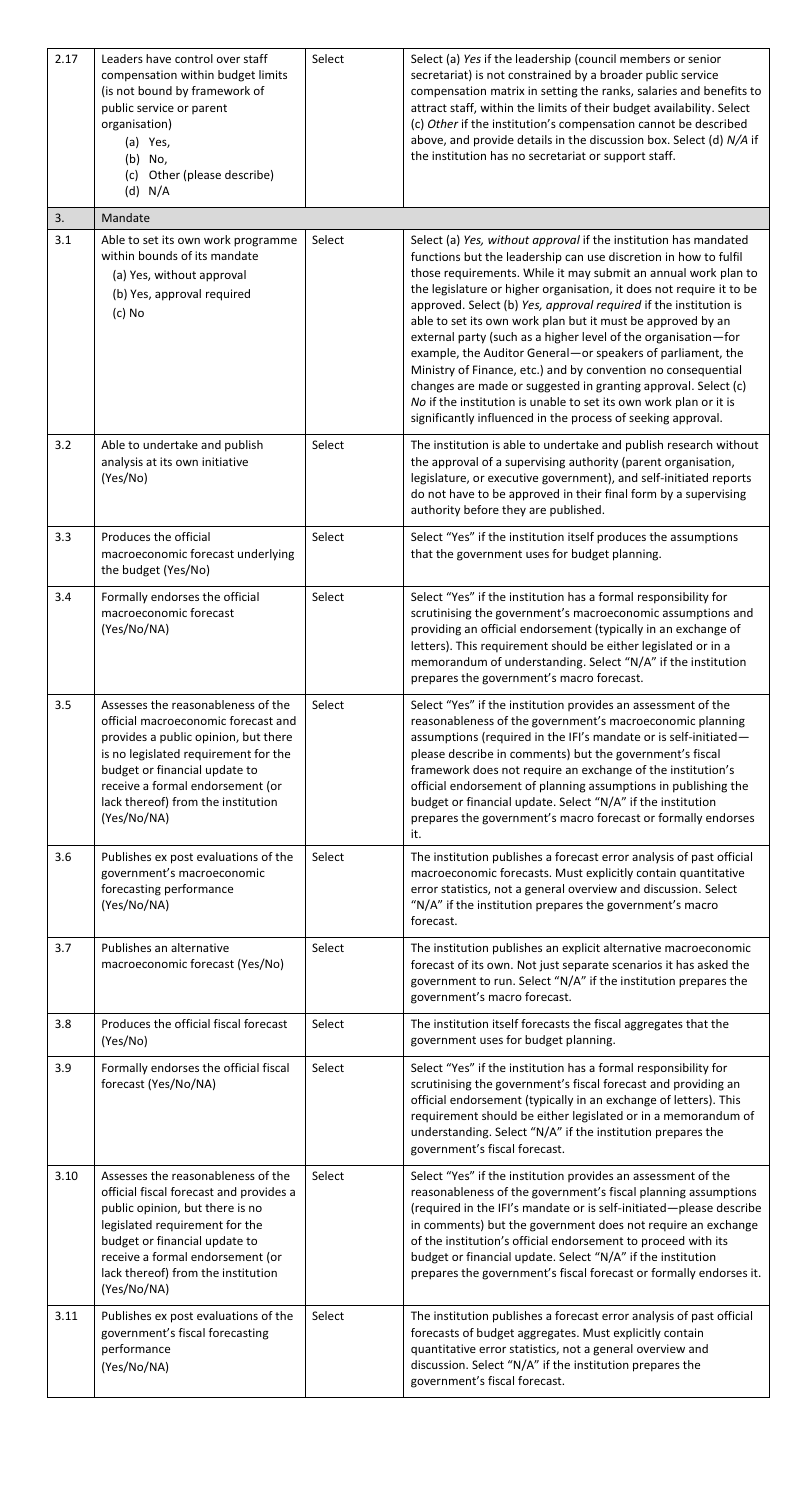| 3.12 | Publishes an alternative fiscal<br>forecast (Yes/No/NA)                                                                                                                                                                                                                                                                                                                          | Select | The institution publishes an explicit alternative fiscal forecast of<br>its own. Not just separate scenarios it has asked the government<br>to run. Select "N/A" if the institution prepares the government's<br>fiscal forecast.                                                                                                                                                                                                                                                                                                                                                                                                                                                                                                                                                                                                                                                                                                                                                                                                                                                                                                |
|------|----------------------------------------------------------------------------------------------------------------------------------------------------------------------------------------------------------------------------------------------------------------------------------------------------------------------------------------------------------------------------------|--------|----------------------------------------------------------------------------------------------------------------------------------------------------------------------------------------------------------------------------------------------------------------------------------------------------------------------------------------------------------------------------------------------------------------------------------------------------------------------------------------------------------------------------------------------------------------------------------------------------------------------------------------------------------------------------------------------------------------------------------------------------------------------------------------------------------------------------------------------------------------------------------------------------------------------------------------------------------------------------------------------------------------------------------------------------------------------------------------------------------------------------------|
| 3.13 | Approach to scrutinising the<br>government's planning<br>assumptions:<br>(a) Expert scrutiny of<br>assumptions,<br>(b) Expert scrutiny and<br>benchmarking against<br>external forecasts,<br>Expert scrutiny and<br>(c)<br>benchmarking against in-<br>house forecasts,<br>(d) Expert scrutiny and<br>benchmarking against in-<br>house and external<br>forecasts,<br>N/A<br>(e) | Select | IFIs can scrutinise the official outlook in one of several ways:<br>(a) using their expert judgment to scrutinise plans and determine<br>if assumptions are reasonable, (b) using their professional<br>judgment and comparing the government's plans to other<br>forecasters like the IMF, OECD, and commercial banks (or an<br>average of them) to determine if they are optimistic or<br>pessimistic, or (c) using their professional judgment and<br>preparing their own forecasts with in-house models and<br>comparing their results with the government's.<br>Only select (a) if the institution does no further benchmarking<br>against external or in-house forecasts.<br>Select (d) if the IFI does all of the above.<br>Select (e) N/A if the institution provides the government's<br>assumptions directly or if assessing the government's plans are<br>not in the IFI's mandate.<br>If the IFI has different approaches for scrutinising macro and<br>fiscal forecasts, select the category that applies to the most<br>extensive approach, for example (c) or (d), and describe the<br>breakdown in the comments. |
| 3.14 | Publishes a report dedicated to<br>fiscal risks<br>(a) Yes, required under<br>mandate,<br>(b) Yes, self-initiated,<br>(c)<br>No                                                                                                                                                                                                                                                  | Select | Some institutions have begun producing or are required to<br>produce a separate report assessing and reporting on the size<br>and source of fiscal risks. It should be a dedicated piece of risk<br>analysis that is comprehensive in its assessment (that is, it does<br>not just identify one or two key risks). Certain sections of a larger<br>work may qualify, but it should be a quantitative and<br>comprehensive assessment going beyond a qualitative discussing<br>of risks to the outlook.                                                                                                                                                                                                                                                                                                                                                                                                                                                                                                                                                                                                                           |
| 3.15 | Official role in monitoring<br>compliance with fiscal rules<br>(a) Yes, ex ante,<br>(b) Yes, ex post,<br>Yes, both,<br>(c)<br>No,<br>(d)<br>(e) $N/A$                                                                                                                                                                                                                            | Select | The institution has an official role in providing an opinion on the<br>expected compliance with fiscal rules of the government's plans<br>(ex ante), the actual outturn compliance with fiscal rules (ex<br>post), or both.<br>Fiscal rules can be either national or within an international<br>framework (e.g. the EU fiscal surveillance framework as<br>implemented domestically or otherwise).<br>Select "N/A" if the jurisdiction has no fiscal rules to assess.                                                                                                                                                                                                                                                                                                                                                                                                                                                                                                                                                                                                                                                           |
| 3.16 | Fulfils requests from individual<br>legislators on economic and fiscal<br>issues (Yes/No)                                                                                                                                                                                                                                                                                        | Select | Select "Yes" if the institution is compelled by legislation to fulfil<br>formal requests by individual legislators or does so of its own<br>initiative regularly. Not merely contacted by legislators to<br>suggest areas of interest.                                                                                                                                                                                                                                                                                                                                                                                                                                                                                                                                                                                                                                                                                                                                                                                                                                                                                           |
| 3.17 | Fulfils requests from committees on<br>economic and fiscal issues (Yes/No)                                                                                                                                                                                                                                                                                                       | Select | Select "Yes" if the institution is compelled by legislation to fulfil<br>requests by committees of the legislature or does so of its own<br>initiative regularly.                                                                                                                                                                                                                                                                                                                                                                                                                                                                                                                                                                                                                                                                                                                                                                                                                                                                                                                                                                |
| 3.18 | Fulfils requests from political<br>parties directly<br>(a) Yes, during an election,<br>(b) Yes, outside an election,<br>Yes, both,<br>(c)<br>$(d)$ No                                                                                                                                                                                                                            | Select | The institution provides analysis or cost estimates to political<br>parties, either outside an election period, during an election<br>period, or both. Select the option that applies.                                                                                                                                                                                                                                                                                                                                                                                                                                                                                                                                                                                                                                                                                                                                                                                                                                                                                                                                           |
| 3.19 | Requests for analysis (the<br>paperwork submitted to the IFI)<br>may remain confidential<br>(a) Yes,<br>(b) Yes, under certain<br>conditions (please<br>describe),<br>(c)<br>No,<br>$(d)$ N/A                                                                                                                                                                                    | Select | This refers to the request for analysis itself, not the institution's<br>research in response. Is it possible for a legislator, committee, or<br>political party to submit a request without it being made public<br>(including the request and name of the requestor)?<br>Select (a) Yes to indicate that confidentiality of the request is<br>maintained throughout. Select (b) Yes, under certain conditions<br>if, for example, the agreement allows requests to remain<br>confidential if the requestor withdraws the request before<br>completion of the work. Select (c) No if the request is eventually<br>published, even after a delay. Select (d) N/A if the institution<br>does not accept requests.                                                                                                                                                                                                                                                                                                                                                                                                                 |
| 3.20 | Responses to requests (analysis<br>fulfilled by the IFI) may remain<br>confidential (Yes/No/NA)                                                                                                                                                                                                                                                                                  | Select | Select "Yes" if the response the institution provides to a request<br>can be confidential, or "No" if the institution always publishes<br>the response. Select "N/A" if the institution does not accept<br>requests.                                                                                                                                                                                                                                                                                                                                                                                                                                                                                                                                                                                                                                                                                                                                                                                                                                                                                                             |
| 3.21 | There is a system for prioritising<br>requests<br>(a) Yes, required under<br>legislation or standing<br>order,<br>(b) Yes, self-initiated,<br>No,<br>(c)<br>$(d)$ N/A                                                                                                                                                                                                            | Select | If the institution receives multiple requests at the same time,<br>does it have a legislated requirement (or equivalent such as a<br>committee standing order) to fulfill certain requests ahead of<br>others? If not, has it developed its own system for prioritising<br>requests? Describe here if no published link.                                                                                                                                                                                                                                                                                                                                                                                                                                                                                                                                                                                                                                                                                                                                                                                                         |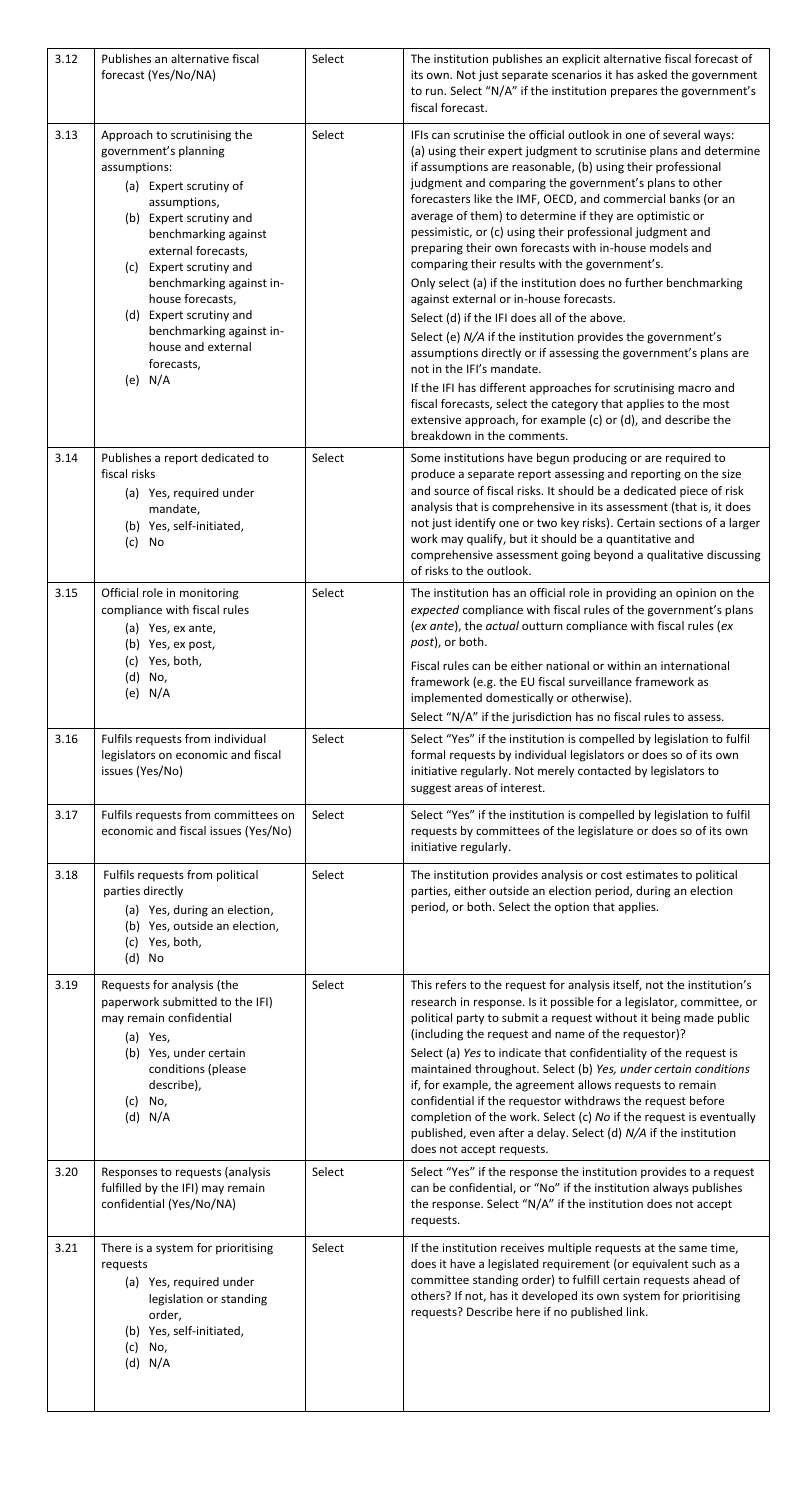| 3.22   | Directly supports the legislature<br>with analysis of the executive's<br>budget bill<br>(a) Yes, overall fiscal position<br>and highlights,<br>(b) Yes, detailed line-item<br>review of appropriation<br>legislation,<br>(c) Yes, both fiscal position<br>and legislation review,<br>$(d)$ No | Select | The institution examines the annual budget bill and provides<br>analysis of the bill to legislators or committees directly (by<br>submitting a report or appearing at committees to respond to<br>questions). The budget bill refers to the voted appropriations<br>mechanism rather than a strategic planning document like a<br>medium-term outlook. Answer (a) if analysts only examine high-<br>level fiscal aggregates. Select (b) if analysts examine and report<br>on detailed spending and revenue estimates at the ministry level<br>or programme level. Select (c) if analysts do all of the above. |
|--------|-----------------------------------------------------------------------------------------------------------------------------------------------------------------------------------------------------------------------------------------------------------------------------------------------|--------|---------------------------------------------------------------------------------------------------------------------------------------------------------------------------------------------------------------------------------------------------------------------------------------------------------------------------------------------------------------------------------------------------------------------------------------------------------------------------------------------------------------------------------------------------------------------------------------------------------------|
| 3.23   | Analysis of long-term fiscal<br>sustainability beyond the medium-<br>term framework<br>(a) Yes, required under<br>mandate,<br>(b) Yes, self-initiated,<br>No,<br>(c)<br>$(d)$ (N/A                                                                                                            | Select | Select "Yes" if the institution publishes a standalone report (or a<br>section of another report) that projects the public finances and<br>borrowing/debt beyond the 5-year medium term framework to<br>capture the future impact of demographics and the long-run<br>trajectory of current policy.                                                                                                                                                                                                                                                                                                           |
| 3.24   | Official role in costing government<br>policies outside of elections<br>(Yes/No)                                                                                                                                                                                                              | Select | The institution has the official task of costing government<br>policies for use in budget planning. Select "No" if the institution<br>costs government policies but is not required to by the official<br>fiscal framework.                                                                                                                                                                                                                                                                                                                                                                                   |
| 3.25   | Official role in costing legislative<br>proposals outside of elections<br>(Yes/No)                                                                                                                                                                                                            | Select | The institution has the official task (for example it is prescribed<br>by its mandate) of costing proposals initiated by the legislature,<br>or proposed by individual members (private members bills,<br>shadow budget proposals, etc.).                                                                                                                                                                                                                                                                                                                                                                     |
| 3.26   | Independently costs policies as part<br>of broader fiscal or macroeconomic<br>analysis (Yes/No)                                                                                                                                                                                               | Select | The institution does not have an official role in costing policies<br>but does some work to independently cost policies for its own<br>economic and fiscal analysis, rather than taking all policy<br>estimates verbatim from government.                                                                                                                                                                                                                                                                                                                                                                     |
| 3.27   | Costs election platform proposals<br>(Yes/No)                                                                                                                                                                                                                                                 | Select | The institution costs party election platforms during election<br>periods (can be either opposition, incumbency, etc., or all of the<br>above).                                                                                                                                                                                                                                                                                                                                                                                                                                                               |
| 3.28   | Costing methodology:                                                                                                                                                                                                                                                                          |        | Select the methodological considerations in the institution's cost                                                                                                                                                                                                                                                                                                                                                                                                                                                                                                                                            |
| 3.28.1 | Behavioural impact considered                                                                                                                                                                                                                                                                 | Select | estimates, if applicable, as well as considerations that are<br>published beyond the immediate financial implications, such as                                                                                                                                                                                                                                                                                                                                                                                                                                                                                |
| 3.28.2 | Dynamic scoring (macroeconomic<br>feedback)                                                                                                                                                                                                                                                   | Select | distributional, gender, and environmental considerations.<br>Dynamic scoring takes the initial policy cost estimate and iterates                                                                                                                                                                                                                                                                                                                                                                                                                                                                              |
| 3.28.3 | Distributional analysis                                                                                                                                                                                                                                                                       | Select | it back into the government sector of the macroeconomic model                                                                                                                                                                                                                                                                                                                                                                                                                                                                                                                                                 |
| 3.28.4 | Gender analysis                                                                                                                                                                                                                                                                               | Select | to work out the additional revenue or costs of the programme<br>generated by the new macroeconomic outlook, adding the fiscal                                                                                                                                                                                                                                                                                                                                                                                                                                                                                 |
| 3.28.5 | Environmental impact analysis                                                                                                                                                                                                                                                                 | Select | impact back into the cost estimate and repeating until the                                                                                                                                                                                                                                                                                                                                                                                                                                                                                                                                                    |
| 3.28.6 | Baseline used for costing                                                                                                                                                                                                                                                                     | Select | additional revenues or costs converge to a steady state.                                                                                                                                                                                                                                                                                                                                                                                                                                                                                                                                                      |
|        | (a) Official government                                                                                                                                                                                                                                                                       |        | Distributional analysis includes assessment of the resulting                                                                                                                                                                                                                                                                                                                                                                                                                                                                                                                                                  |
|        | baseline,<br>(b) IFI's independent baseline,                                                                                                                                                                                                                                                  |        | change in incomes of the affected population.<br>Gender analysis includes a breakdown of the policy's                                                                                                                                                                                                                                                                                                                                                                                                                                                                                                         |
|        | (c) Another baseline,                                                                                                                                                                                                                                                                         |        | consequences by gender. Environmental impact analysis assesses                                                                                                                                                                                                                                                                                                                                                                                                                                                                                                                                                |
|        | $(d)$ N/A                                                                                                                                                                                                                                                                                     |        | changes in emissions, carbon budgets, or other contamination<br>and pollution liabilities and their knock-on fiscal impact.                                                                                                                                                                                                                                                                                                                                                                                                                                                                                   |
|        |                                                                                                                                                                                                                                                                                               |        | For the baseline used for costing, select (a) Official government                                                                                                                                                                                                                                                                                                                                                                                                                                                                                                                                             |
|        |                                                                                                                                                                                                                                                                                               |        | baseline if the IFI uses the government's budget forecasts as the                                                                                                                                                                                                                                                                                                                                                                                                                                                                                                                                             |
|        |                                                                                                                                                                                                                                                                                               |        | benchmark scenario and growth factors. Select (b) IFI's<br>independent baseline if the IFI uses its own forecasts produced                                                                                                                                                                                                                                                                                                                                                                                                                                                                                    |
|        |                                                                                                                                                                                                                                                                                               |        | with in-house models as the starting point and growth factors. If                                                                                                                                                                                                                                                                                                                                                                                                                                                                                                                                             |
|        |                                                                                                                                                                                                                                                                                               |        | the IFI uses forecasts and growth factors from outside<br>organisations (IMF, OECD, and private-sector forecasters) select                                                                                                                                                                                                                                                                                                                                                                                                                                                                                    |
|        |                                                                                                                                                                                                                                                                                               |        | (c) Another baseline and describe. If the institution produces the<br>official government baseline, select (a) Official government<br>baseline.                                                                                                                                                                                                                                                                                                                                                                                                                                                               |
| 3.29   | Provides normative policy                                                                                                                                                                                                                                                                     | Select | The IFI provides "should" recommendations to the government.                                                                                                                                                                                                                                                                                                                                                                                                                                                                                                                                                  |
|        | recommendations:                                                                                                                                                                                                                                                                              |        | Select (a) if the institution restricts its normative advice to the                                                                                                                                                                                                                                                                                                                                                                                                                                                                                                                                           |
|        | (a) Yes, "should"<br>recommendations for                                                                                                                                                                                                                                                      |        | appropriateness of the overall fiscal stance and whether the<br>government should take action to improve fiscal sustainability or                                                                                                                                                                                                                                                                                                                                                                                                                                                                             |
|        | broad fiscal stance,                                                                                                                                                                                                                                                                          |        | to comply with fiscal rules. Select (b) if the institutions suggests                                                                                                                                                                                                                                                                                                                                                                                                                                                                                                                                          |
|        | Yes, "should"                                                                                                                                                                                                                                                                                 |        | or discourages individual policies to achieve objectives, for<br>example cutting or increasing corporate tax rates.                                                                                                                                                                                                                                                                                                                                                                                                                                                                                           |
|        | recommendations for<br>individual tax and spend                                                                                                                                                                                                                                               |        |                                                                                                                                                                                                                                                                                                                                                                                                                                                                                                                                                                                                               |
|        | programmes,                                                                                                                                                                                                                                                                                   |        |                                                                                                                                                                                                                                                                                                                                                                                                                                                                                                                                                                                                               |
|        | (b) Yes, both on broad fiscal<br>stance and on individual<br>programmes,                                                                                                                                                                                                                      |        |                                                                                                                                                                                                                                                                                                                                                                                                                                                                                                                                                                                                               |
|        | (c) No                                                                                                                                                                                                                                                                                        |        |                                                                                                                                                                                                                                                                                                                                                                                                                                                                                                                                                                                                               |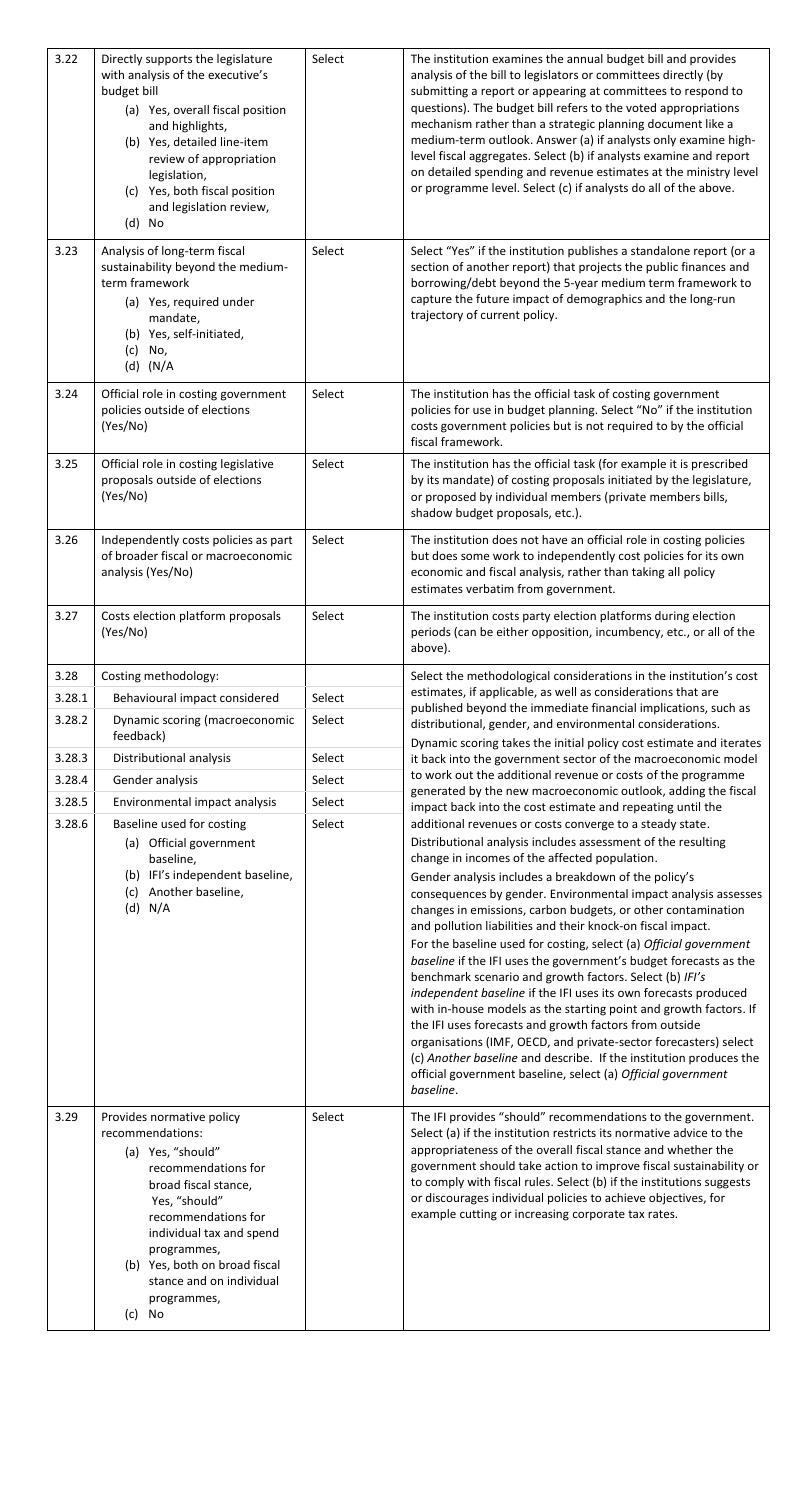| 3.30  | Number of recurring analytical<br>reports required by legislation,<br>memorandum or standing order<br>(per year)                                                                                              | Enter # of<br>reports                    | The number of regular analytical publications explicitly<br>mentioned in legislation (or instructions that carry similar weight<br>such as a committee standing order) that the institution must<br>publish. Does not include governance reports on the institution's<br>annual activities and expenses. If required to publish a report<br>every few years, such as a report before or after elections, the<br>number should be divided by the reporting cycle in years-for<br>example, one election report every five years would be 0.2 if the<br>statutory or constitutional limit on political terms is five years. |
|-------|---------------------------------------------------------------------------------------------------------------------------------------------------------------------------------------------------------------|------------------------------------------|--------------------------------------------------------------------------------------------------------------------------------------------------------------------------------------------------------------------------------------------------------------------------------------------------------------------------------------------------------------------------------------------------------------------------------------------------------------------------------------------------------------------------------------------------------------------------------------------------------------------------|
| 3.31  | Number of corporate governance<br>reports required by legislation,<br>memorandum or standing order<br>(per year)                                                                                              | Enter # of<br>reports                    | The number of corporate governance reports (for example,<br>annual reports on activities and financial statements) that the<br>institution must publish under its legislation (or instructions that<br>carry similar weight such as a committee standing order). As<br>above, periodic (but not annual) reports should be recorded as a<br>fraction-for example, a non-rolling three-year work plan would<br>be 0.33.                                                                                                                                                                                                    |
| 4.    | <b>Resources</b>                                                                                                                                                                                              |                                          |                                                                                                                                                                                                                                                                                                                                                                                                                                                                                                                                                                                                                          |
| 4.1   | Budget (total available<br>appropriation if voted, or total<br>expenses, depending on answers to<br>Questions 4.8 to 4.12), in national<br>currency                                                           | Enter value                              | In the local currency, please provide the annual total<br>appropriation available to the institution, even if not entirely<br>taken up, for the financial year corresponding most closely to<br>calendar year 2020. Exclude special top-ups (for example, in<br>election years for costing platforms). If the annual budget is not<br>voted, record the expenses expected to be submitted or<br>budgeted for the year, as appropriate to the institution's<br>financing arrangement (provide details).                                                                                                                   |
| 4.2   | Currency of above                                                                                                                                                                                             | Enter 3-letter                           | Currency code for local currency above.                                                                                                                                                                                                                                                                                                                                                                                                                                                                                                                                                                                  |
| 4.3   | Financial year of above                                                                                                                                                                                       | currency code<br>Enter year              | Please list the fiscal year to which the above applies.<br>For example, 2020 or 2020-21 (if March year end).                                                                                                                                                                                                                                                                                                                                                                                                                                                                                                             |
| 4.4   | Number of secretariat staff                                                                                                                                                                                   | Enter # of staff                         | Total secretariat staff engaged in supporting the heads of<br>institutions named in legislation.                                                                                                                                                                                                                                                                                                                                                                                                                                                                                                                         |
| 4.4.1 | of which are analytical (FTE)                                                                                                                                                                                 | Enter<br>breakdown of<br>staff (#)       | Analytical staff refers to those who are actively engaged in the<br>analysis in the institution's reports. In full-time equivalent (for<br>example, two part-time 50% staff may be counted as one FTE).<br>Fractions permitted. If head of secretariat plays a significant role<br>in analysis, their time can be allocated between corporate and<br>analysis accordingly.                                                                                                                                                                                                                                               |
| 4.4.2 | of which are corporate (FTE)                                                                                                                                                                                  | Enter<br>breakdown of<br>staff $($ # $)$ | Corporate staff refer to executive, administrative and legal staff<br>that are not actively involved in analysis. If senior executives<br>provide only light-touch quality control, they should be listed as<br>corporate. If they draft sections of reports, they should be listed<br>as analytical. Or half (0.5 FTE) as analytical and half (0.5 FTE) as<br>corporate, as the case may be.                                                                                                                                                                                                                            |
| 4.5   | Chair or head of institution                                                                                                                                                                                  | Enter # of<br>leaders                    | List separately the chair and council members. Consider them full<br>time even if part-time for this question.                                                                                                                                                                                                                                                                                                                                                                                                                                                                                                           |
| 4.6   | Other council/board members,<br>excluding chair                                                                                                                                                               | Enter # of<br>other council<br>members   |                                                                                                                                                                                                                                                                                                                                                                                                                                                                                                                                                                                                                          |
| 4.7   | Total (Sum of Question 5.4,<br>Question 5.5, and Question 5.6)                                                                                                                                                | Enter # of staff<br>and leaders          | Total should include council/leader plus secretariat staff.                                                                                                                                                                                                                                                                                                                                                                                                                                                                                                                                                              |
| 4.8   | The IFI is a distinct financial entity in<br>appropriations bills (Yes/No)                                                                                                                                    | Select                                   | Select "Yes" if the institution is a distinct financial entity in the<br>appropriations votes or public accounts or "No" if it receives its<br>funding from an envelope appropriated to another parent<br>organisation that is not parliament. If the parent organisation is<br>parliament, select "Yes" if the office's budget is a distinct<br>category in the plan parliament approves for itself, and if<br>financial statements are presented distinctly in parliament's<br>financial reports. Select "No" if, for example, the office is funded<br>under the broader parliamentary research service.               |
| 4.9   | The IFI submits its budget to the<br>central budget authority and it is<br>included in the executive<br>government's budget proposal<br>outside of typical<br>negotiation/amendment<br>procedures (Yes/No/NA) | Select                                   | Select "Yes" if the institution is required to submit its budget to<br>the expenditure control authority (finance ministry, treasury<br>board, etc.) but by legislated protections, memorandums or<br>conventions the central budget authority does not push back as<br>they would a line department.                                                                                                                                                                                                                                                                                                                    |
| 4.10  | The IFI is subject to the same<br>budget negotiation/amendment<br>procedures as other government<br>ministries and agencies (Yes/No)                                                                          | Select                                   | Select "Yes" if there is no special treatment afforded the<br>institution. For example, they must submit their budget to the<br>central budget authority and be prepared to defend their<br>allocation or be constrained by cross-body spending cuts like any<br>other line department.                                                                                                                                                                                                                                                                                                                                  |
| 4.11  | The IFI submits its budget directly to<br>the legislature for voted approval<br>(Yes/No/NA)                                                                                                                   | Select                                   | Select "Yes" if the institution submits its budget directly to the<br>legislature for voted approval. If the funding is instead allocated<br>from a wider parliamentary support budget and the IFI isn't<br>treated as a distinct financial entity in the legislature's<br>appropriations process, choose 4.12 "Other financing<br>arrangements".                                                                                                                                                                                                                                                                        |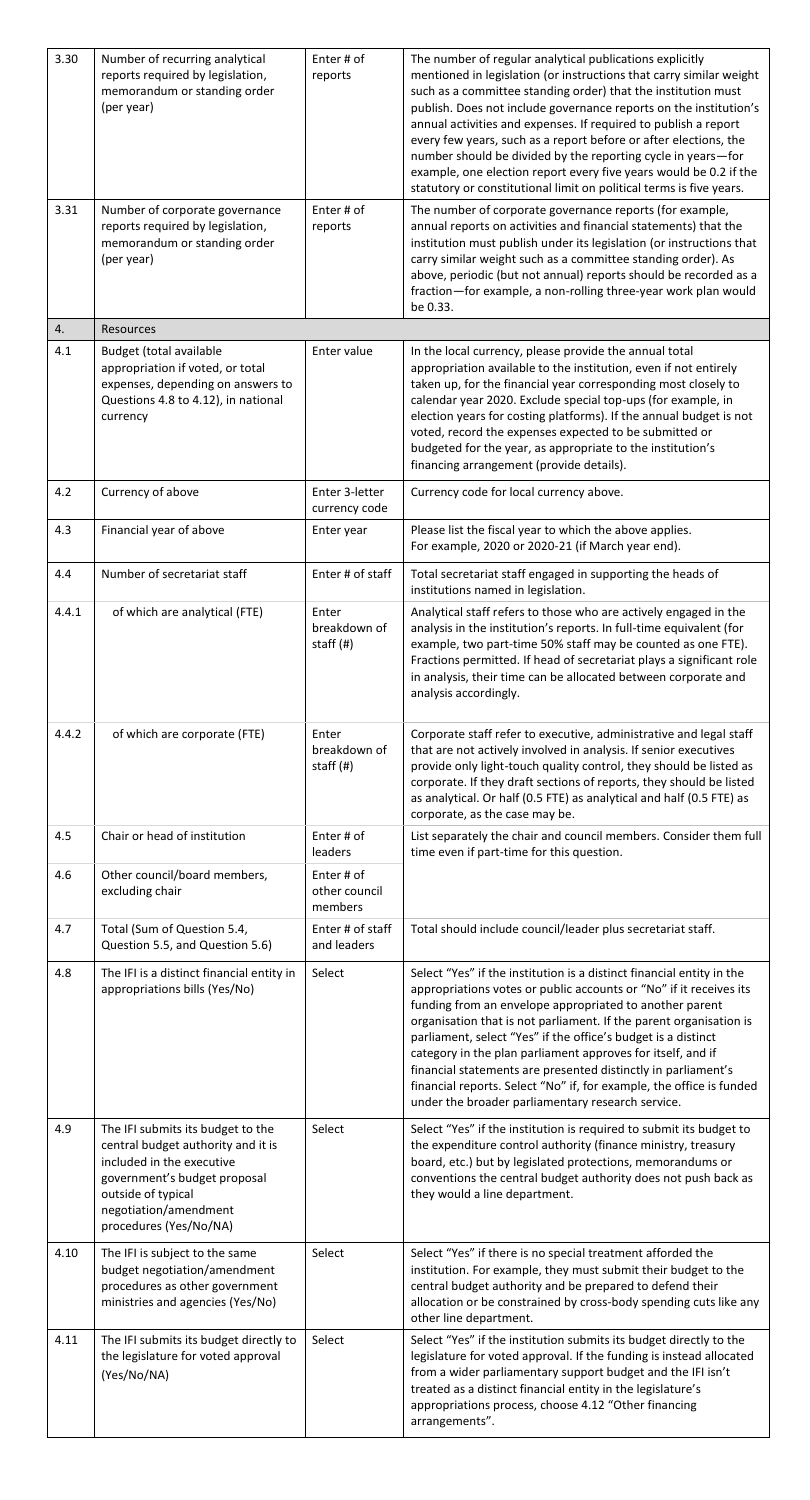| 4.12    | Other financing arrangements<br>(Yes /No)                                                                                                                   | Select | Select "Yes" if the funding arrangement is not covered by the<br>above and please provide details.                                                                                                                                                                                                                                                                                                                                                                                                                                                                                                                                                                                                                                                                |
|---------|-------------------------------------------------------------------------------------------------------------------------------------------------------------|--------|-------------------------------------------------------------------------------------------------------------------------------------------------------------------------------------------------------------------------------------------------------------------------------------------------------------------------------------------------------------------------------------------------------------------------------------------------------------------------------------------------------------------------------------------------------------------------------------------------------------------------------------------------------------------------------------------------------------------------------------------------------------------|
| 4.13    | Has multi-annual funding<br>commitments<br>(a) Yes, secure,<br>(b) Yes, but not guaranteed,<br>No<br>(c)                                                    | Select | Select "Yes, secure" if there is certainty in the institution's<br>funding beyond the current year. This may include statutory<br>funding arrangements, where the institution's budget is set<br>concretely in legislation or other governing documents. Select<br>"Yes, but not guaranteed" if there are less stringent medium-<br>term budget commitments that are set in plans but not typically<br>revised. Select "No" if each year the institution must justify its<br>annual budget and if it may be subject to cutbacks, either<br>targeted or as part of cross-government austerity efforts.                                                                                                                                                             |
| 5.      | Relationship with legislature                                                                                                                               |        |                                                                                                                                                                                                                                                                                                                                                                                                                                                                                                                                                                                                                                                                                                                                                                   |
| 5.1     | Key analytical reports officially<br>submitted to the legislative record<br>(Yes/No)                                                                        | Select | Select "Yes" if the institution's main economic and fiscal research<br>reports are submitted officially to the legislative record. This<br>does not include corporate governance reports (such as the<br>annual report).                                                                                                                                                                                                                                                                                                                                                                                                                                                                                                                                          |
| 5.2     | Key governance reports officially<br>submitted to the legislative record<br>(Yes/No)                                                                        | Select | Select "Yes" if the institution's governance disclosure reports<br>(annual reports, financial statements, expense reports, etc.) are<br>submitted officially in the legislative record.                                                                                                                                                                                                                                                                                                                                                                                                                                                                                                                                                                           |
| 5.3     | Leaders or staff participate in<br>legislative hearings to discuss the<br>institution's economic and fiscal<br>research (Yes/No)                            | Select | Select "Yes" if the institution appears before committee hearings<br>to provide evidence from their research. This may be at the same<br>committee hearing for discussing the institution's governance<br>reports.                                                                                                                                                                                                                                                                                                                                                                                                                                                                                                                                                |
| 5.4     | Leaders or staff participate in<br>legislative hearings to discuss the<br>institution's governance (Yes/No)                                                 | Select | Select "Yes" if the institution appears before committee hearings<br>for oversight of the institution, such as to discuss its annual<br>governance report and operations. Some institutions only appear<br>before committee for this reason. Others may appear before<br>committee to discuss the institution's governance but also<br>discuss economic and fiscal research at the same hearing (Select<br>"Yes" to both 5.3 and 5.4 in the latter case).                                                                                                                                                                                                                                                                                                         |
| 5.5     | Hearings are open, closed door, or<br>both<br>Open,<br>(a)<br>Closed door,<br>(b)<br><b>Both</b><br>(c)<br>$(d)$ N/A                                        | Select | If the institution participates in hearings (Questions 5.3 and 5.4)<br>are the hearings open to the view of the public or with published<br>transcripts, or are they always or sometimes in camera<br>(confidential)? Select "Both" if the institution participates in<br>both open and in camera hearings. Select "N/A" if answers to 5.3<br>and 5.4 are "No".                                                                                                                                                                                                                                                                                                                                                                                                   |
| 5.6     | Private briefings are provided to<br>legislators and their offices (Yes/No)                                                                                 | Select | Select "Yes" if the institution will meet legislators or their staff<br>for private briefings on the result of analytical reports or for<br>other educational purposes on economic and fiscal topics. This<br>may also be hosted on the premises of the institution. Open<br>invitations for briefings that are provided to all legislators but for<br>which only one or two legislators or staff show up would not be<br>considered a private briefing.                                                                                                                                                                                                                                                                                                          |
| 5.7     | The legislature plays a role in the<br>appointment or dismissal process<br>for leadership (Yes/No)                                                          | Select | Select "Yes" if the legislature has a role in appointing or<br>dismissing leaders that is prescribed in legislation. For example, if<br>the motion to appoint or dismiss a head of institution must pass<br>a majority in the plenary or budget committee.                                                                                                                                                                                                                                                                                                                                                                                                                                                                                                        |
| 6.      | Access to information                                                                                                                                       |        |                                                                                                                                                                                                                                                                                                                                                                                                                                                                                                                                                                                                                                                                                                                                                                   |
| 6.1     | Legislated access<br>(a) Yes, with specific<br>procedures (e.g. requests<br>in writing to department<br>head, etc.),<br>(b) Yes, broad powers,<br>No<br>(c) | Select | Select (a) Yes, with specific procedure (e.g. requests in writing to<br>department head, etc.) if the institution's right to information is<br>explicitly defined in legislation through a clearly defined channel<br>(the type of information to which the office is entitled, from<br>which departments, the responsible counterparty, how the<br>request should be submitted, etc.). Select (b) Yes, broad powers<br>if no specifics are defined other than broad rights to information<br>such as "entitled to information to carry out their mandate."<br>Select (c) No if legislation does not refer to access to information.<br>If the institution is intended to use the same freedom of<br>information facilities available to the public, select "No". |
| $6.2\,$ | Memoranda of understanding or<br>other non-legislated agreement to<br>exchange information (Yes/No)                                                         | Select | Select "Yes" if non-statutory agreements have been signed<br>between the institution and government departments and<br>agencies to provide exchanges of information on an ongoing<br>basis.                                                                                                                                                                                                                                                                                                                                                                                                                                                                                                                                                                       |
| 6.3     | Legislated enforcement or grievance<br>mechanism if requests for<br>information are not fulfilled<br>(a) Yes, legislated,<br>(b) Yes, other,<br>$(c)$ No    | Select | Select (a) Yes, legislated if a process is outlined in legislation to<br>resolve access to information disputes if a government<br>department refuses to supply it. For example, by filing a<br>grievance with the speaker of parliament who can take it further<br>using the powers available to members to compel information<br>from government, if appropriate. Select (b) Yes, other if, for<br>example, there is no legislation but a grievance mechanism is<br>outlined in a memorandum. If the institution is intended to use<br>the same freedom of information facilities available to the<br>public, select (c) No.                                                                                                                                    |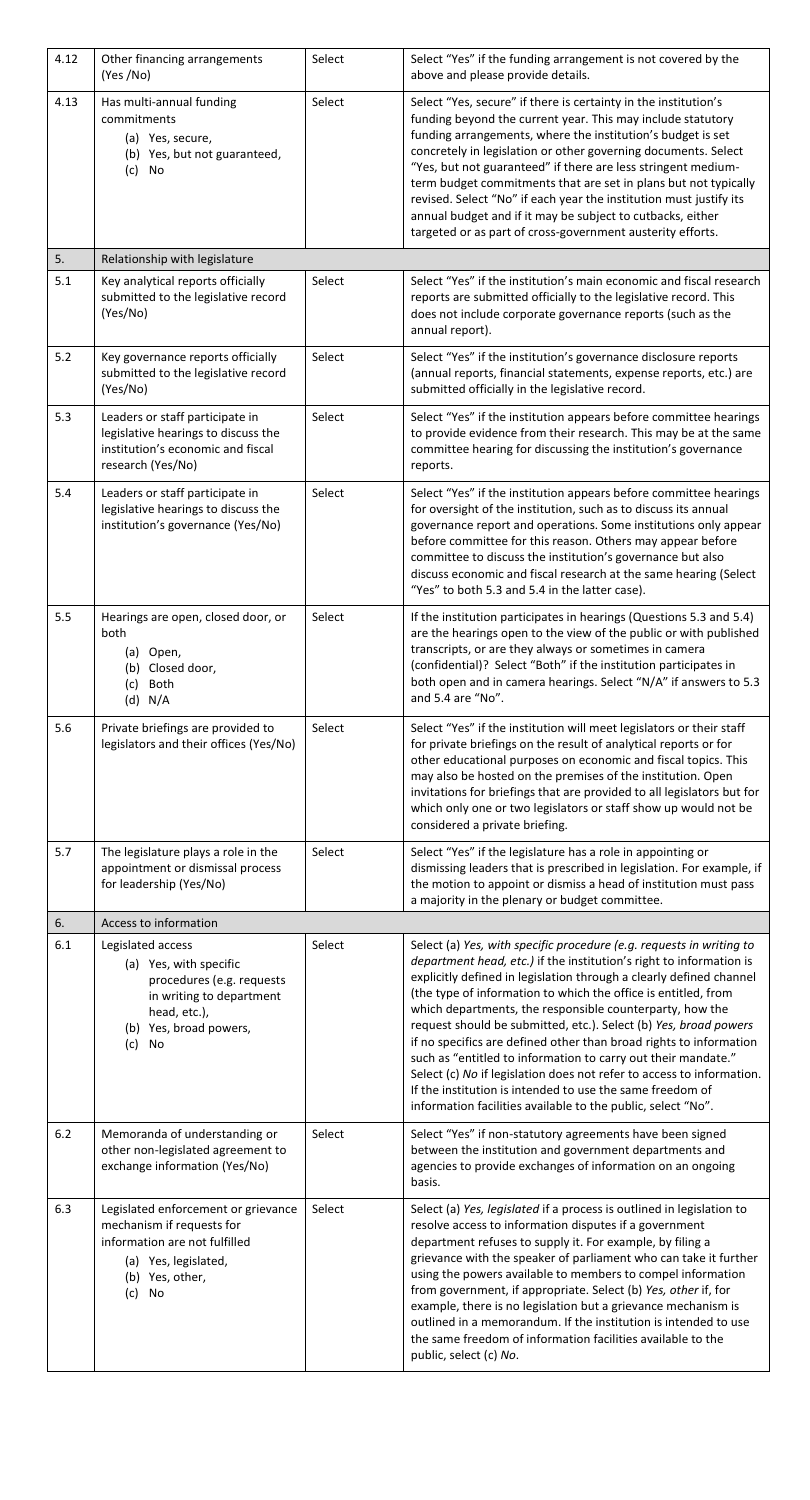| 7.             | Transparency                                                                                                                                                                       |                  |                                                                                                                                                                                                                                                                                                                                                                                                                                                                                                                                                                |
|----------------|------------------------------------------------------------------------------------------------------------------------------------------------------------------------------------|------------------|----------------------------------------------------------------------------------------------------------------------------------------------------------------------------------------------------------------------------------------------------------------------------------------------------------------------------------------------------------------------------------------------------------------------------------------------------------------------------------------------------------------------------------------------------------------|
| 7.1            | Public availability of research<br>reports (excluding responses to<br>requests):<br>(a) All published online,<br>(b) All confidential under<br>mandate,                            | Select           | Select appropriate response for whether all publications are<br>published on the institution's website for the public, or whether<br>some or all publications are submitted to stakeholders<br>confidentially. This should exclude requests from legislators or<br>committees, which is tracked elsewhere.                                                                                                                                                                                                                                                     |
| 7.2            | (c) Some confidential<br>Proactive methodology                                                                                                                                     |                  | Select all that apply for the institution's proactive disclosure of                                                                                                                                                                                                                                                                                                                                                                                                                                                                                            |
|                | transparency:                                                                                                                                                                      |                  | the methodology underlying reports.<br>Select "Yes" for (c) Data inputs published if the institution                                                                                                                                                                                                                                                                                                                                                                                                                                                           |
| 7.2.1          | (a) Model code published                                                                                                                                                           | Select           | publishes a copy of the specific vintage of dataset underlying a                                                                                                                                                                                                                                                                                                                                                                                                                                                                                               |
| 7.2.2          | (b) Data sources cited                                                                                                                                                             | Select           | forecast or other analysis, not just the source.                                                                                                                                                                                                                                                                                                                                                                                                                                                                                                               |
| 7.2.3          | (c) Data inputs published                                                                                                                                                          | Select           | Select "Yes" for (h) Fiscal rule calculations published if<br>corresponding spreadsheet or model code is published.                                                                                                                                                                                                                                                                                                                                                                                                                                            |
| 7.2.4          | (d) Data outputs published                                                                                                                                                         | Select           | Select "Yes" for (e) Equations published if the institution                                                                                                                                                                                                                                                                                                                                                                                                                                                                                                    |
| 7.2.5<br>7.2.6 | (e) Equations published<br>(f) Equations and estimated<br>coefficients published                                                                                                   | Select<br>Select | publishes stylised algebraic representations for its models.<br>Select "Yes" for (f) Equations and estimated coefficients                                                                                                                                                                                                                                                                                                                                                                                                                                      |
| 7.2.7          | (g) Broad overview, key<br>assumptions published                                                                                                                                   | Select           | published if the institutions publishes stylised algebraic<br>representations along with actual coefficients or estimation<br>tables for exact replication of the analysis.                                                                                                                                                                                                                                                                                                                                                                                    |
| 7.2.8          | (h) Fiscal rule calculations<br>published                                                                                                                                          | Select           | "Yes" responses do not need to be for every product the<br>institution produces, but should be a frequent practice.                                                                                                                                                                                                                                                                                                                                                                                                                                            |
| 7.2.9          | (i) Forecast performance of own<br>in-house models published                                                                                                                       | Select           |                                                                                                                                                                                                                                                                                                                                                                                                                                                                                                                                                                |
| 7.3            | All methodology information (model<br>code, etc.) available by request                                                                                                             | Select           | Select "Yes" if the institution will provide all under methodology<br>if requested by an interested external researcher, for example by<br>email.                                                                                                                                                                                                                                                                                                                                                                                                              |
| 7.4            | Operational and governance<br>reports:                                                                                                                                             |                  | Select all that apply for the institution's proactive disclosure of<br>operational and governance reports. Provide a link to an<br>example, if possible.                                                                                                                                                                                                                                                                                                                                                                                                       |
| 7.4.1          | (a) Work plan published                                                                                                                                                            | Select           | Plans for the upcoming year or for a medium-term horizon.                                                                                                                                                                                                                                                                                                                                                                                                                                                                                                      |
| 7.4.2          | (b) Annual report published                                                                                                                                                        | Select           | A narrative report and/or financial statements for the previous<br>financial year that describe the institution's activities, tying<br>together disclosures of expenses and linking them to outputs and<br>performance.                                                                                                                                                                                                                                                                                                                                        |
| 7.4.3          | (c) Access to information requests<br>published                                                                                                                                    | Select           | The text of letters or forms when an institution requests<br>information from a department, either under the IFI's statutory<br>access to information powers or otherwise.                                                                                                                                                                                                                                                                                                                                                                                     |
| 7.4.4          | (d) Access to information statistics<br>published                                                                                                                                  | Select           | Typically on an annual basis, figures that describe how many<br>times the IFI requested information from government<br>departments and how many times the government complied<br>with the request, partially complied, or refused the request<br>(often with the average response time, in days).                                                                                                                                                                                                                                                              |
| 7.4.5          | (e) Travel expenses and other<br>miscellaneous or reimbursable<br>expenses published                                                                                               | Select           | Proactive disclosure on expenses related to the travel of Council<br>members to attend annual meetings, spending on external<br>consulting contracts, expenses related to training or annual<br>economics conferences, etc.                                                                                                                                                                                                                                                                                                                                    |
| 7.4.6          | (f) Correspondence between IFI<br>and executive or legislature<br>published                                                                                                        | Select           | Letters or other formal exchanges between the IFI and its<br>stakeholders are disclosed publicly.                                                                                                                                                                                                                                                                                                                                                                                                                                                              |
| 8.             | Communications                                                                                                                                                                     |                  |                                                                                                                                                                                                                                                                                                                                                                                                                                                                                                                                                                |
| 8.1            | Has a communications policy (how<br>IFI and staff will engage with media<br>requests, interact on social media,<br>etc.)<br>(a) Yes, published,<br>(b) Yes, internal,<br>(c)<br>No | Select           | Whether the institution has a formal and agreed-upon document<br>describing how leadership and staff will respond to media<br>requests, interact professionally and/or privately on social<br>media, correct disinformation, etc. Select (a) Yes, published if<br>the policy is publicly available, or (b) Yes, internal if it is<br>distributed and discussed within the IFI but is not made public.<br>"Yes" response should indicate that the IFI itself has ownership<br>of the policy-that is, it is not bound to the policy of a parent<br>organisation. |
| 8.2            | Has a communications strategy<br>(how IFI will increase impact and<br>reach)<br>(a) Yes, published,<br>(b) Yes, internal,<br>(c) No                                                | Select           | Whether the institution has a formal and agreed-upon strategy<br>to get its message to relevant stakeholders and increase<br>engagement with its research products. Select (a) Yes, published<br>if the strategy is publicly available, or (b) Yes, internal if it is<br>distributed and discussed within the IFI but is not made public.<br>A "Yes" response should indicate that the IFI itself has ownership<br>of the strategy-that is, it is not bound to the policy of a parent<br>organisation.                                                         |
| 8.3            | Has a dedicated communications<br>staff or agency (Yes/No)                                                                                                                         | Select           | Select "Yes" if the institution has a full-time staff member<br>devoted to communications, where full time is a large majority of<br>their time and reflected in their job title. This may include shared<br>services provided by a parent organisation or consultant,<br>provided they will act at the direction of the IFI and are not<br>subject to the communications policy of a higher organisation.                                                                                                                                                     |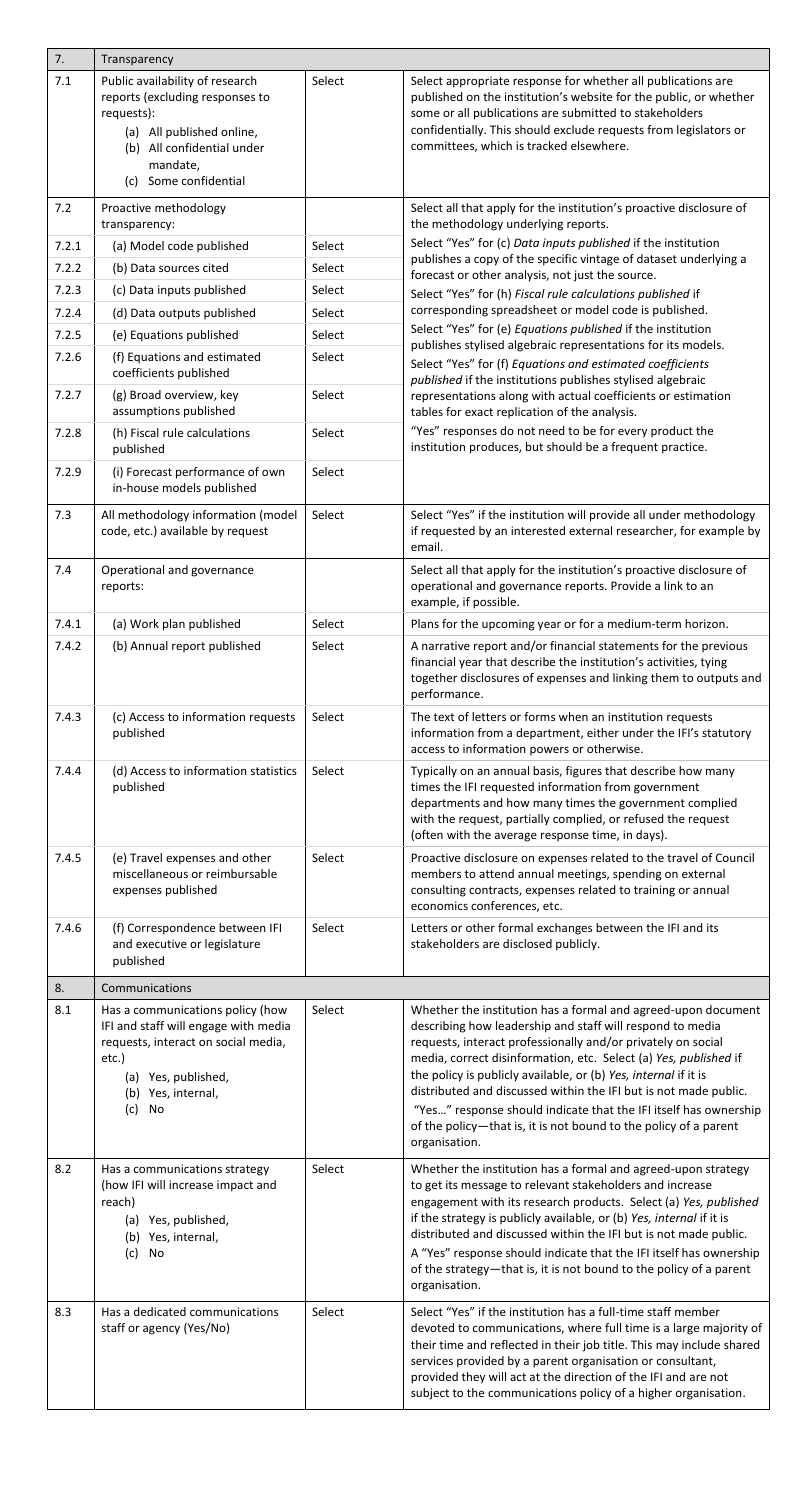| 8.4  | Has a website<br>(a) Standalone, off official<br>network,<br>(b) Standalone, on official<br>network,<br>Not standalone, section of<br>(c)<br>another institution's<br>website,<br>(d) No website | Select | This question tries to understand not just whether the IFI has a<br>website, but also whether a supervising authority could<br>ultimately block or unilaterally remove a controversial report<br>from publication on the internet.<br>(a) Is the institution's website hosted independently from<br>the wider government/legislature web environment?<br>Is the institution's website independently operated and<br>(b)<br>updated but must be part of the wider<br>government/legislature environment (that is, there are<br>common standards and even a shared web service)?<br>The institution does not have its own website, but has a<br>(C)<br>page with its info and publications on the site of its<br>parent organisation<br>(d) The institution has no web presence |
|------|--------------------------------------------------------------------------------------------------------------------------------------------------------------------------------------------------|--------|-------------------------------------------------------------------------------------------------------------------------------------------------------------------------------------------------------------------------------------------------------------------------------------------------------------------------------------------------------------------------------------------------------------------------------------------------------------------------------------------------------------------------------------------------------------------------------------------------------------------------------------------------------------------------------------------------------------------------------------------------------------------------------|
| 8.5  | Publications accompanied by press<br>release (Yes/No)                                                                                                                                            | Select | Select "Yes" if the institution's main reports are accompanied by<br>a formal press release distributed and addressed as such (that is,<br>not simply a summary blog post) and offers quotes and other<br>information specifically to assist media coverage.                                                                                                                                                                                                                                                                                                                                                                                                                                                                                                                  |
| 8.6  | Holds press conferences for key<br>reports (Yes/No)                                                                                                                                              | Select | Select "Yes" if the institution invites media to a session for major<br>report releases to ask questions and clarify interpretation.                                                                                                                                                                                                                                                                                                                                                                                                                                                                                                                                                                                                                                          |
| 8.7  | Holds early access briefings or<br>releases reports under embargo<br>before they are officially published<br>(a) Yes, lockups,<br>(b) Yes, embargo,<br>(c) Yes, both,<br>$(d)$ No                | Select | Select "Yes" if the institution hosts sessions that give<br>parliamentary staff, media, and other stakeholders an advanced<br>copy of the report before it is released (such as "lockups") or if it<br>is distributed in advance under embargo.                                                                                                                                                                                                                                                                                                                                                                                                                                                                                                                               |
| 8.8  | Has a blog or newsletter (Yes/No)                                                                                                                                                                | Select | The institution has a forum on its website to respond to current<br>developments that may not require a formal report, where time<br>does not permit a formal report, or to provide informal general<br>interest content. Posts should be authored (have a council<br>member or analyst's name attached), rather than be in the name<br>of the institution. This may include the blog of a parent<br>organisation if staff of the organisation post to it regularly.<br>Newsletters should contain narratives not found elsewhere (that<br>is, not simply summaries and links to reports that have been<br>released).                                                                                                                                                         |
| 8.9  | Distributes research with social<br>media (Facebook, LinkedIn, Twitter)<br>(a) Yes, under its own account,<br>(b) Yes, under the account of<br>its parent organisation,<br>(c) No                | Select | The institution maintains a social media presence and regularly<br>publishes content and links to reports. If yes, select whether it is<br>in the institution's own name or the social media account of a<br>parent organisation.                                                                                                                                                                                                                                                                                                                                                                                                                                                                                                                                             |
| 8.10 | Leadership appears on TV                                                                                                                                                                         | Select | The leader, chair or council members make television<br>appearances to discuss the institution's work.                                                                                                                                                                                                                                                                                                                                                                                                                                                                                                                                                                                                                                                                        |
| 8.11 | Leadership appears on radio                                                                                                                                                                      | Select | The leader, chair or council members make radio appearances to<br>discuss the institution's work.                                                                                                                                                                                                                                                                                                                                                                                                                                                                                                                                                                                                                                                                             |
| 8.12 | Leadership or staff present at<br>conferences                                                                                                                                                    | Select | Leaders or the secretariat regularly participate in conferences to<br>discuss the institution's work (that is, not in their own research<br>capacity as academics).                                                                                                                                                                                                                                                                                                                                                                                                                                                                                                                                                                                                           |
| 8.13 | Staff publish in academic journals                                                                                                                                                               | Select | The institution allows staff of the secretariat to publish research<br>in academic journals while employed with the institution and<br>they have done so. Research does not have to be associated with<br>institution's work plan.                                                                                                                                                                                                                                                                                                                                                                                                                                                                                                                                            |
| 8.14 | Tracks IFI website activity                                                                                                                                                                      | Select | The institution monitors engagement with its website such as<br>traffic and downloads.                                                                                                                                                                                                                                                                                                                                                                                                                                                                                                                                                                                                                                                                                        |
| 8.15 | Tracks IFI media mentions                                                                                                                                                                        | Select | The institution monitors how many times and in what context it<br>is mentioned in the media.                                                                                                                                                                                                                                                                                                                                                                                                                                                                                                                                                                                                                                                                                  |
| 8.16 | Tracks IFI parliamentary mentions                                                                                                                                                                | Select | The institution monitors how many times and in what context it<br>is mentioned in the plenary or committees of parliament.                                                                                                                                                                                                                                                                                                                                                                                                                                                                                                                                                                                                                                                    |
| 8.17 | Has conducted a survey on                                                                                                                                                                        | Select | Select "Yes" if the institution has conducted (or outsourced) a                                                                                                                                                                                                                                                                                                                                                                                                                                                                                                                                                                                                                                                                                                               |

|  | stakeholder perceptions | survey of its stakeholders to determine how they perceive the |
|--|-------------------------|---------------------------------------------------------------|
|  |                         | institution's work and how they can improve engagement.       |